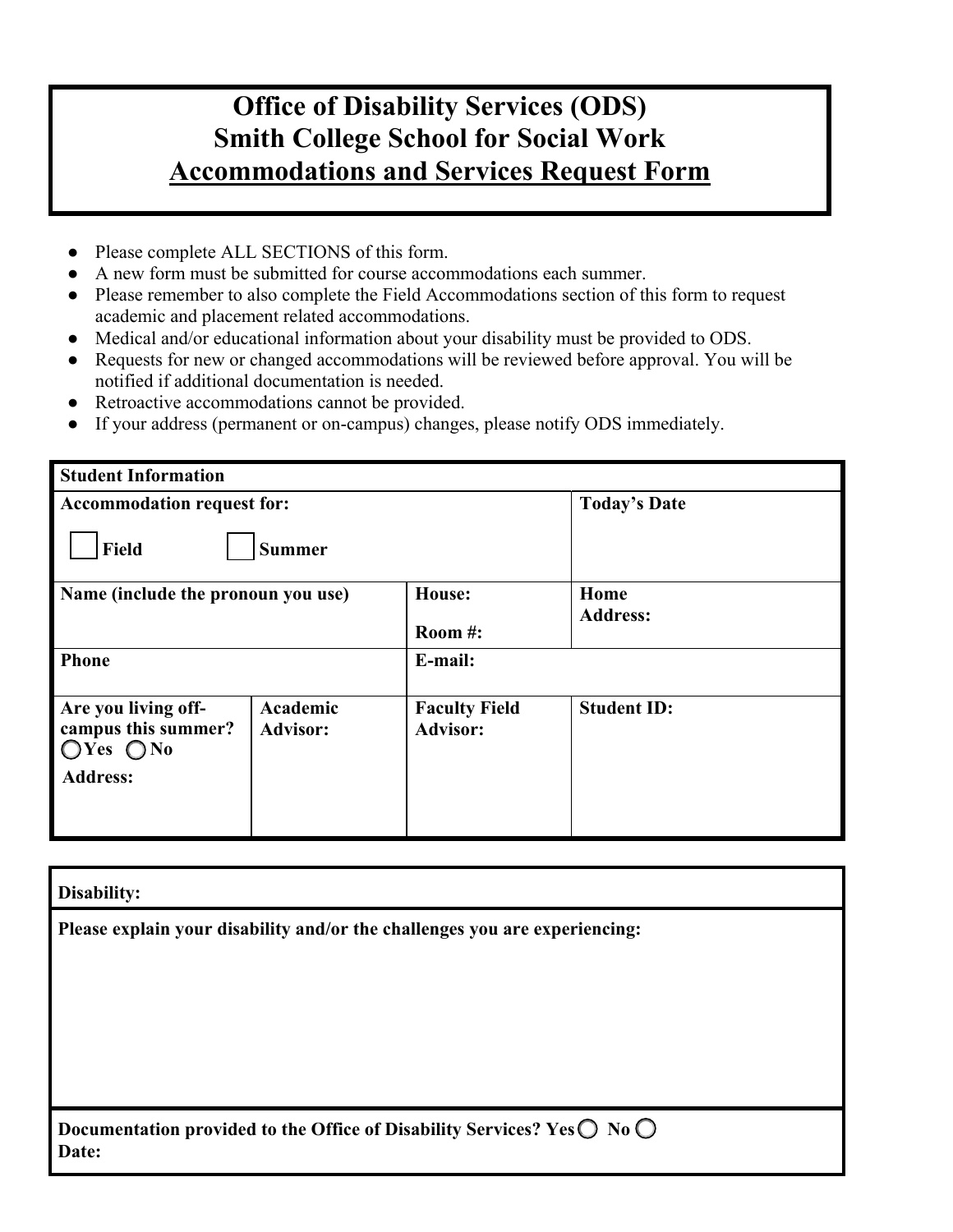| <b>Semester Course Schedule - Term 1</b> |            |                    |
|------------------------------------------|------------|--------------------|
| <b>Course Number/section</b>             | Instructor | Instructor's email |
| 1.                                       |            |                    |
| 2.                                       |            |                    |
| 3.                                       |            |                    |
| 4.                                       |            |                    |
| 5.                                       |            |                    |

| <b>Semester Course Schedule - Term 2</b> |                   |                    |
|------------------------------------------|-------------------|--------------------|
| <b>Course Number/section</b>             | <b>Instructor</b> | Instructor's email |
| 1.                                       |                   |                    |
| 2.                                       |                   |                    |
| 3.                                       |                   |                    |
| 4.                                       |                   |                    |
| 5.                                       |                   |                    |

| Do you need Housing Accommodations? Yes $\bigcirc$ No $\bigcirc$ |
|------------------------------------------------------------------|
| Please explain:                                                  |
|                                                                  |
|                                                                  |
|                                                                  |

### **Service Animals and Emotional Support Animals**

**\_\_\_\_I am bringing a trained service animal (dog) with me to campus.**

**\_\_\_\_ I would like assistance communicating with my faculty about the presence of my service animal (dog) in classes.**

**\_\_\_\_I am requesting permission to have an emotional support animal live with me in the residence hall. Type of animal requested:** 

**Note: Please complete all necessary animals in housing contract forms on the ODS website.**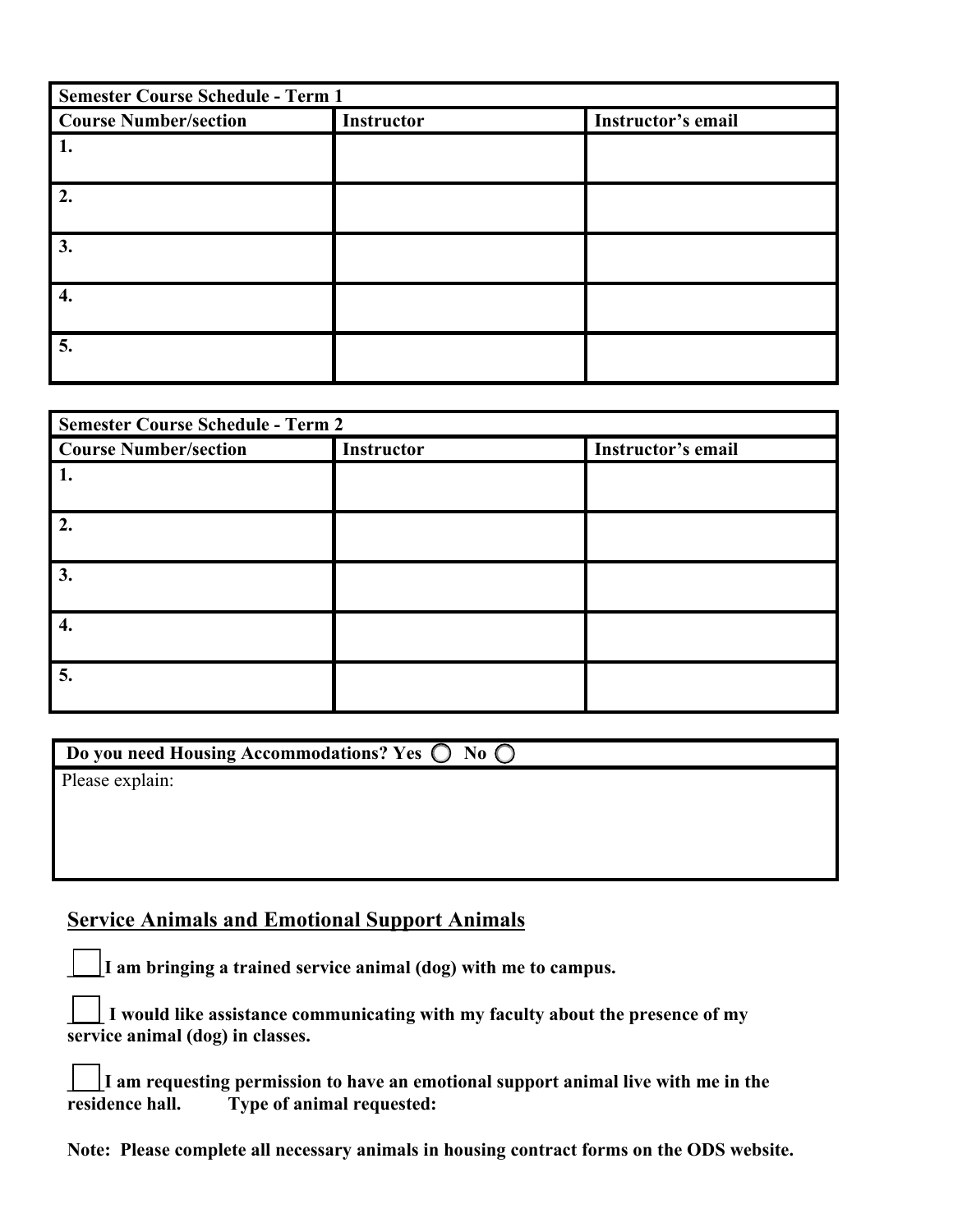### **Academic Accommodations/support for summer courses (check all that apply)**

| <b>Type of Accommodation</b>                                        | Please explain: |
|---------------------------------------------------------------------|-----------------|
| Sign Language Interpreter/FM<br>System or other listening<br>device |                 |
| <b>Communication Assistance</b>                                     |                 |
| <b>Assistive Technology</b>                                         |                 |
| Special Furnishings in<br>classrooms                                |                 |
| Captioning                                                          |                 |
| Books/materials in alternative<br>format                            |                 |
| Classroom Note taker                                                |                 |
| Extensions for written<br>assignments or projects                   |                 |
| <b>Excused Absences</b>                                             |                 |
| Assistance with Organization<br>and planning/learning skills        |                 |
| Other (please specify)                                              |                 |
| Other (please specify)                                              |                 |

| <b>Dietary Accommodations Needed:</b>                                           |                                                                                                                                                                       |  |
|---------------------------------------------------------------------------------|-----------------------------------------------------------------------------------------------------------------------------------------------------------------------|--|
| Dietary concern                                                                 |                                                                                                                                                                       |  |
| Food Allergies/sensitivities<br>Please list all allergies:                      |                                                                                                                                                                       |  |
| Have you been in touch<br>with Dining services?<br>Yes $\bigcirc$ No $\bigcirc$ | Do you have a diet that is prescribed by a physician or nutritionist?<br>Yes $\bigcap$ No $\bigcap$<br>Please attach a copy of the diet or provide a doctor's letter. |  |
| Other food challenges:                                                          |                                                                                                                                                                       |  |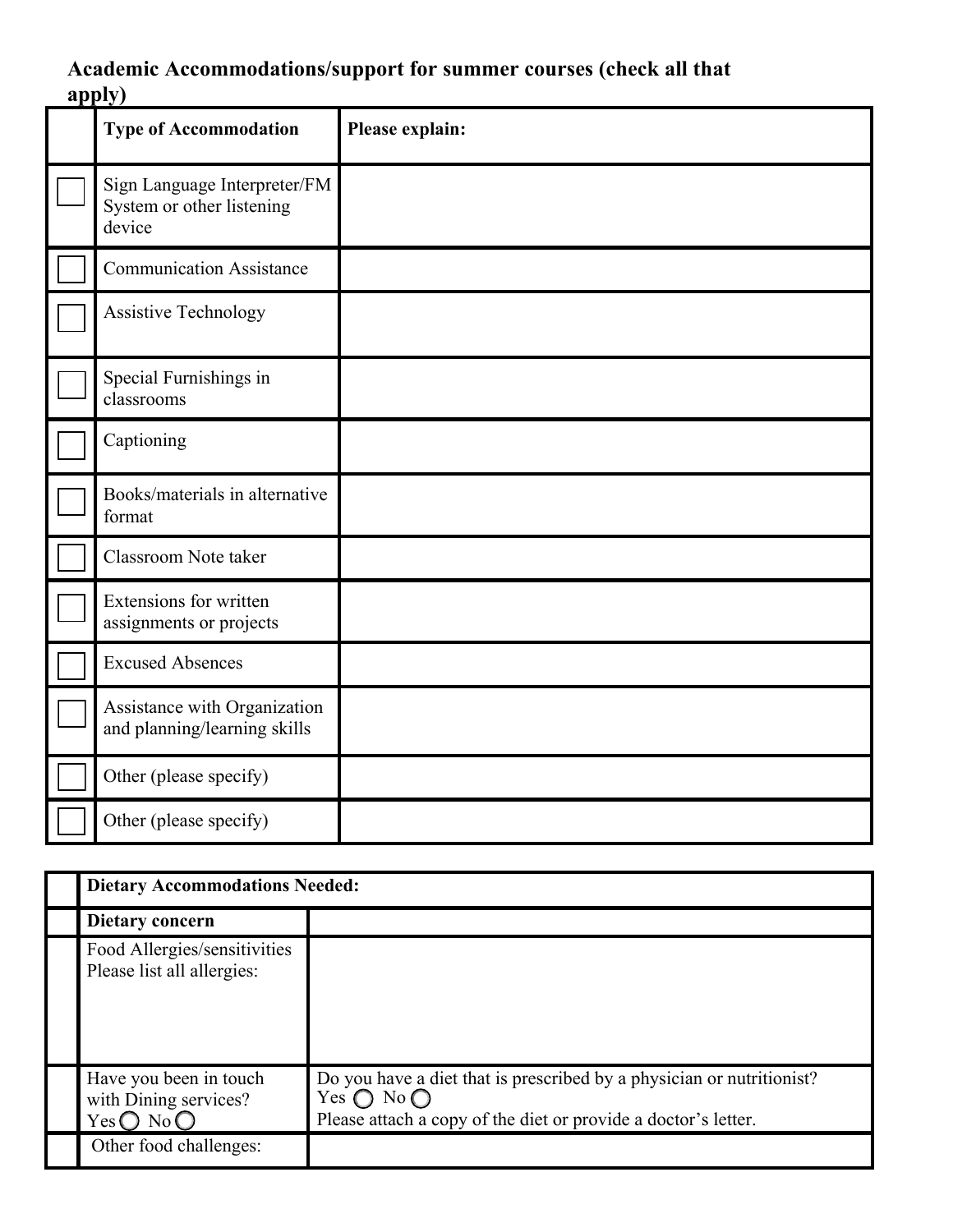### **Services or Information Needed (check all that apply):**

| <b>Topic</b>                                         | <b>Topic</b>                                                |
|------------------------------------------------------|-------------------------------------------------------------|
| Help finding physician,<br>therapist or psychiatrist | Internships and job resources                               |
| JYA or travel abroad questions                       | Finding help, personal care assistant, or house<br>cleaning |
| Wheelchair repair service                            | Financial aid/ Work study                                   |
| Help finding learning or writing<br>coach.           | Support group                                               |
| Need information about<br>community resources        | Off campus transportation                                   |
| Questions about LD/ADHD<br>testing                   | Other: (please specify)                                     |
| Assistive technology for<br>personal use             |                                                             |

| Do you need support with writing or learning strategies? $\bigcirc$ Yes $\bigcirc$ No |  |
|---------------------------------------------------------------------------------------|--|
| Please explain:                                                                       |  |

**Additional Comments:**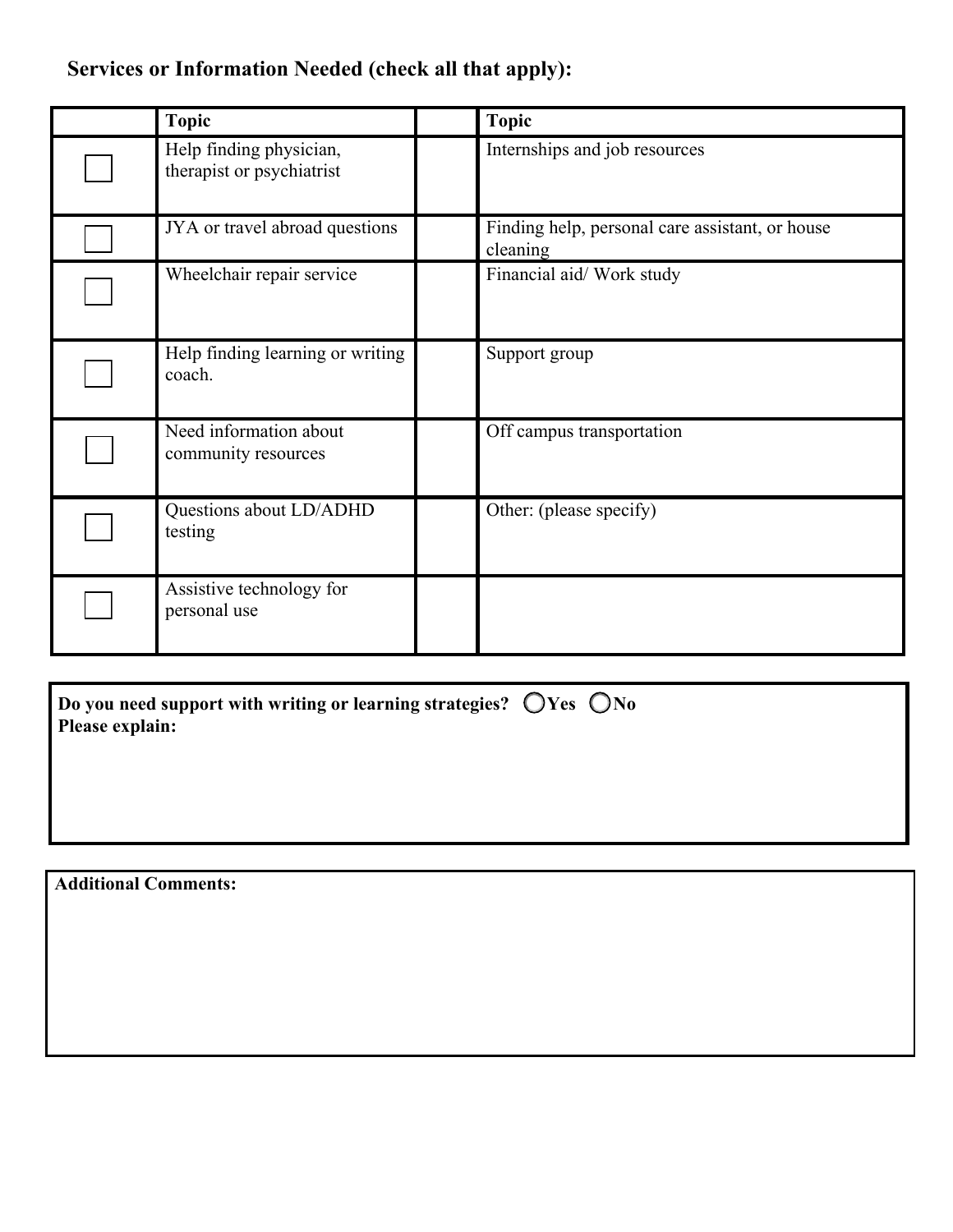# **Field Placement Accommodations (check all that apply)**

I will need job related accommodations during my field placement:  $\bigcirc$  Yes  $\bigcirc$  No

| <b>Placement Agency Name, address, and Phone:</b> | Name/title of supervisor: |
|---------------------------------------------------|---------------------------|
|                                                   |                           |
|                                                   |                           |

| <b>Type of Accommodation</b>                                     | Please explain |
|------------------------------------------------------------------|----------------|
| Sign Language Interpreter/FM<br>System or other listening device |                |
| <b>Other Communication</b><br>Assistance (please specify)        |                |
| Special Furnishings in the<br>workplace                          |                |
| Captioning                                                       |                |
| <b>Assistive Technology</b>                                      |                |
| Books/articles in alternative<br>format (please specify)         |                |
| Flexible scheduling                                              |                |
| Instruction/Supervision                                          |                |
| Extensions on written work                                       |                |
| Location                                                         |                |
| Transportation                                                   |                |
| Other                                                            |                |
| Other                                                            |                |